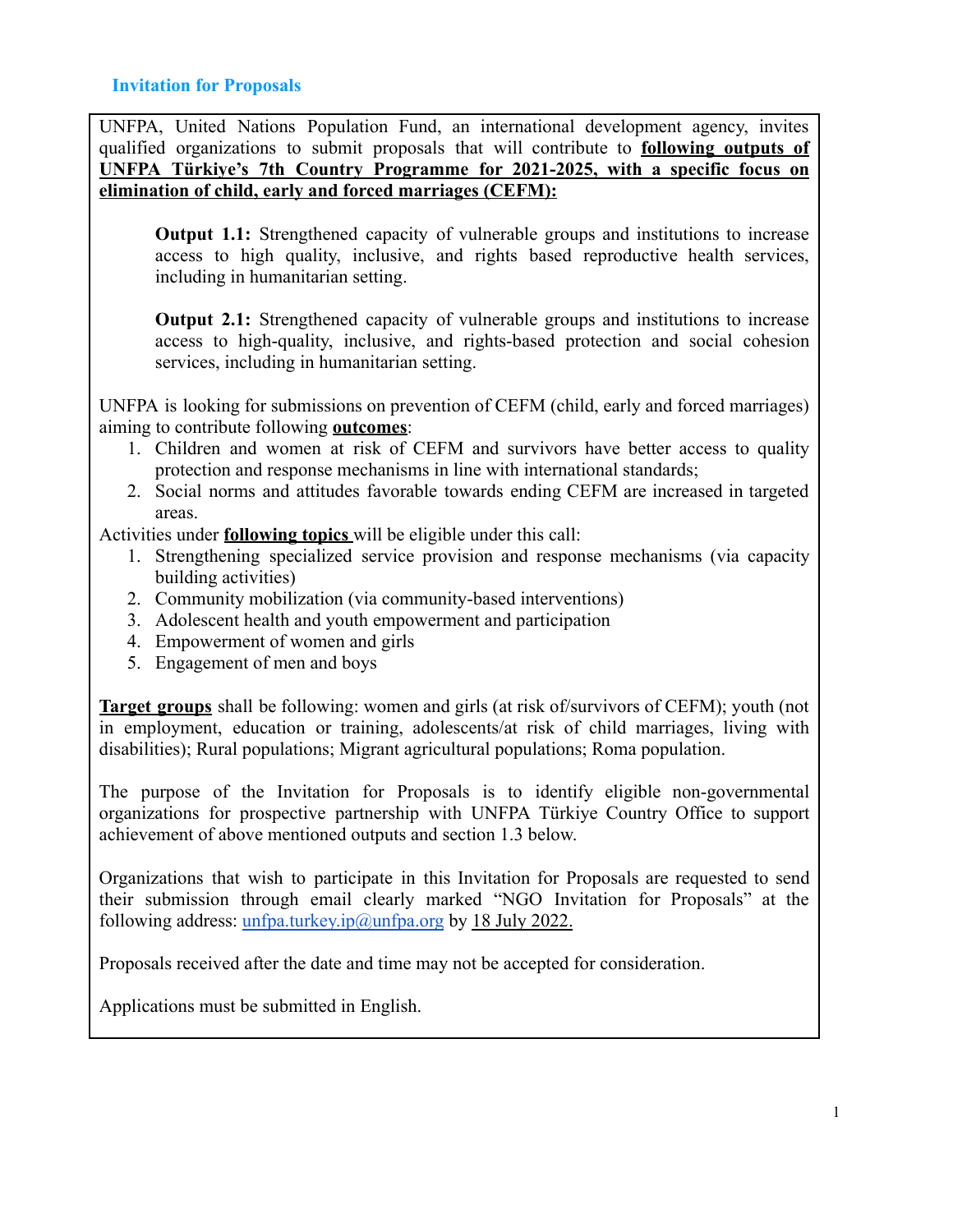Any requests for additional information must be addressed in writing by 8 July 2022 at the latest to [yorbik@unfpa.org](mailto:yorbik@unfpa.org). UNFPA will post responses to queries or clarification requests by any NGO applicants who submitted before the deadline for submission of applications.

UNFPA shall notify applying organizations whether it is considered for further action.

Please see Working with UNFPA: Key information for UNFPA [Implementing](https://www.unfpa.org/sites/default/files/admin-resource/Working_with_UNFPA_Key_information_for_IP_on_PSEA_Assessment_Nov2020.pdf) Partners on [completing the Protection from Sexual Exploitation and Abuse \(PSEA\) Assessment](https://www.unfpa.org/sites/default/files/admin-resource/Working_with_UNFPA_Key_information_for_IP_on_PSEA_Assessment_Nov2020.pdf).

| <b>Section 1: Background</b>                          |                                                                                                                                                                                                                                                                                                                                                                                                                                                                                                                                                                                                                                                                                                                                                                                                                                                                                                                                                                                                                                                                                                                                                                                                                                                                                                                                         |  |  |  |
|-------------------------------------------------------|-----------------------------------------------------------------------------------------------------------------------------------------------------------------------------------------------------------------------------------------------------------------------------------------------------------------------------------------------------------------------------------------------------------------------------------------------------------------------------------------------------------------------------------------------------------------------------------------------------------------------------------------------------------------------------------------------------------------------------------------------------------------------------------------------------------------------------------------------------------------------------------------------------------------------------------------------------------------------------------------------------------------------------------------------------------------------------------------------------------------------------------------------------------------------------------------------------------------------------------------------------------------------------------------------------------------------------------------|--|--|--|
| 1.1 UNFPA<br>mandate                                  | UNFPA is the lead UN agency for delivering a world where every<br>pregnancy is wanted, every birth is safe, and every young person's potential<br>is fulfilled.                                                                                                                                                                                                                                                                                                                                                                                                                                                                                                                                                                                                                                                                                                                                                                                                                                                                                                                                                                                                                                                                                                                                                                         |  |  |  |
| 1.2 UNFPA<br>Programme of<br>Assistance in<br>Türkiye | In Türkiye, UNFPA works with the government and other partners to<br>achieve the overall goal of the 7th Country Programme for 2021-2025.<br>Further information on the programme can be found on<br>https://turkey.unfpa.org/                                                                                                                                                                                                                                                                                                                                                                                                                                                                                                                                                                                                                                                                                                                                                                                                                                                                                                                                                                                                                                                                                                          |  |  |  |
| 1.3 Specific<br>results                               | In this call, UNFPA is looking for proposals that will contribute to<br>following CPD outputs, with a specific focus on elimination of child,<br>early and forced marriages:<br><b>Output 1.1:</b> Strengthened capacity of vulnerable groups and institutions to<br>increase access to high quality, inclusive, and rights based reproductive<br>health services, including in humanitarian setting.<br><b>Output 2.1:</b> Strengthened capacity of vulnerable groups and institutions to<br>increase access to high-quality, inclusive, and rights-based protection and<br>social cohesion services, including in humanitarian setting.<br>UNFPA is looking for submissions on prevention of CEFM (child, early<br>and forced marriages) aiming to contribute following <b>outcomes</b> :<br>3. Children and women at risk of CEFM and survivors have better<br>access to quality protection and response mechanisms in line with<br>international standards;<br>4. Social norms and attitudes favorable towards ending CEFM are<br>increased in targeted areas.<br>Activities under <b>following topics</b> will be eligible under this call:<br>6. Strengthening specialized service provision<br>and<br>response<br>mechanisms (via capacity building activities)<br>7. Community mobilization (via community-based interventions) |  |  |  |
|                                                       | 8. Adolescent health and youth empowerment and participation<br>9. Empowerment of women and girls<br>10. Engagement of men and boys<br><b>Target groups</b> shall be following:                                                                                                                                                                                                                                                                                                                                                                                                                                                                                                                                                                                                                                                                                                                                                                                                                                                                                                                                                                                                                                                                                                                                                         |  |  |  |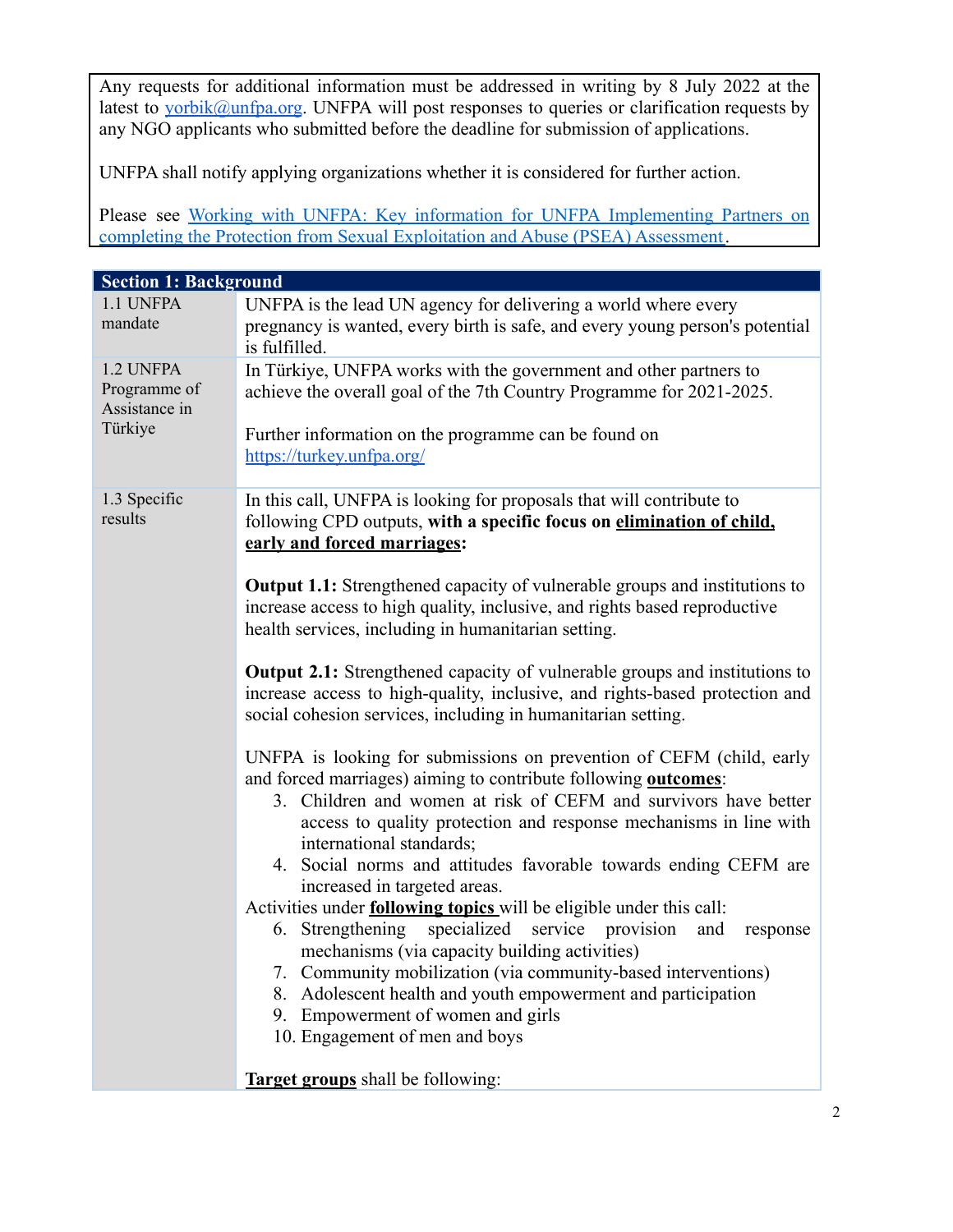| women and girls (at risk of/survivors of CEFM);                        |
|------------------------------------------------------------------------|
| - youth (not in employment, education or training, adolescents/at risk |
| of child marriages, living with disabilities);                         |
| - Rural populations;                                                   |
| - Migrant agricultural populations;                                    |
| - Roma population.                                                     |

| <b>Section 2: Application requirements and timelines</b> |                                                                                                                                                                                                                                                                                                                                                                                                                     |                                                                             |  |  |  |
|----------------------------------------------------------|---------------------------------------------------------------------------------------------------------------------------------------------------------------------------------------------------------------------------------------------------------------------------------------------------------------------------------------------------------------------------------------------------------------------|-----------------------------------------------------------------------------|--|--|--|
| 2.1<br>Documentation<br>required for the<br>submission   | The expression of interest shall include the following documentation:<br>Copy of provisions of legal status of the NGO in Türkiye [Required to be<br>eligible for review]<br>Copy of provisions of legal status of the NGO in Türkiye (for INGOs)<br>$\bullet$<br>Attachment I – NGO Profile and Programme Proposal<br>Latest annual report and audit report as separate documents or hyperlink<br>to the documents |                                                                             |  |  |  |
| 2.2 Indicative<br>timelines                              | Invitation for Proposal issue date<br>Deadline for submissions of proposals<br>Deadline for requests of additional<br>information/ clarifications<br>Review of NGO submissions<br>Notification of results communicated to<br><b>NGO</b>                                                                                                                                                                             | 20 June 2022<br>18 July 2022<br>8 July 2022<br>25 July 2022<br>29 July 2022 |  |  |  |

| <b>Section 3: Process and timelines</b>                                                                                                                                                                                                                                                        |                                                                                                                                                                                                                                                                                                                    |  |  |  |
|------------------------------------------------------------------------------------------------------------------------------------------------------------------------------------------------------------------------------------------------------------------------------------------------|--------------------------------------------------------------------------------------------------------------------------------------------------------------------------------------------------------------------------------------------------------------------------------------------------------------------|--|--|--|
| Applications will be assessed by a review panel to identify organizations that<br>have the required knowledge, skills, and capacity to support achievement of<br>results using criteria outlined in section 3.2 below.                                                                         |                                                                                                                                                                                                                                                                                                                    |  |  |  |
| apply.                                                                                                                                                                                                                                                                                         | It should be noted, however, that participation in this Invitation for Proposals<br>does not guarantee the organization will be selected for partnership with<br>UNFPA. Selected NGOs will be invited to enter into an implementing partner<br>agreement and applicable UNFPA programme policy and procedures will |  |  |  |
| Eligible organizations will be selected in a transparent and competitive<br>manner, based on their capacity to ensure the highest quality of service,<br>including the ability to apply innovative strategies to meet programme<br>priorities in the most efficient and cost-effective manner. |                                                                                                                                                                                                                                                                                                                    |  |  |  |
| UNFPA Türkiye office will review evidence provided by the NGO<br>submission and evaluate applications based on the following criteria:                                                                                                                                                         |                                                                                                                                                                                                                                                                                                                    |  |  |  |
| NB: Any proposal not submitted in specified working language will be<br>excluded from consideration.                                                                                                                                                                                           |                                                                                                                                                                                                                                                                                                                    |  |  |  |
| Governance $\&$<br>Leadership                                                                                                                                                                                                                                                                  | The organization has a clearly defined mission and<br>$\bullet$<br>goals that reflect the organization's structure and<br>context, as well as alignment to UNFPA priority areas.                                                                                                                                   |  |  |  |
|                                                                                                                                                                                                                                                                                                |                                                                                                                                                                                                                                                                                                                    |  |  |  |